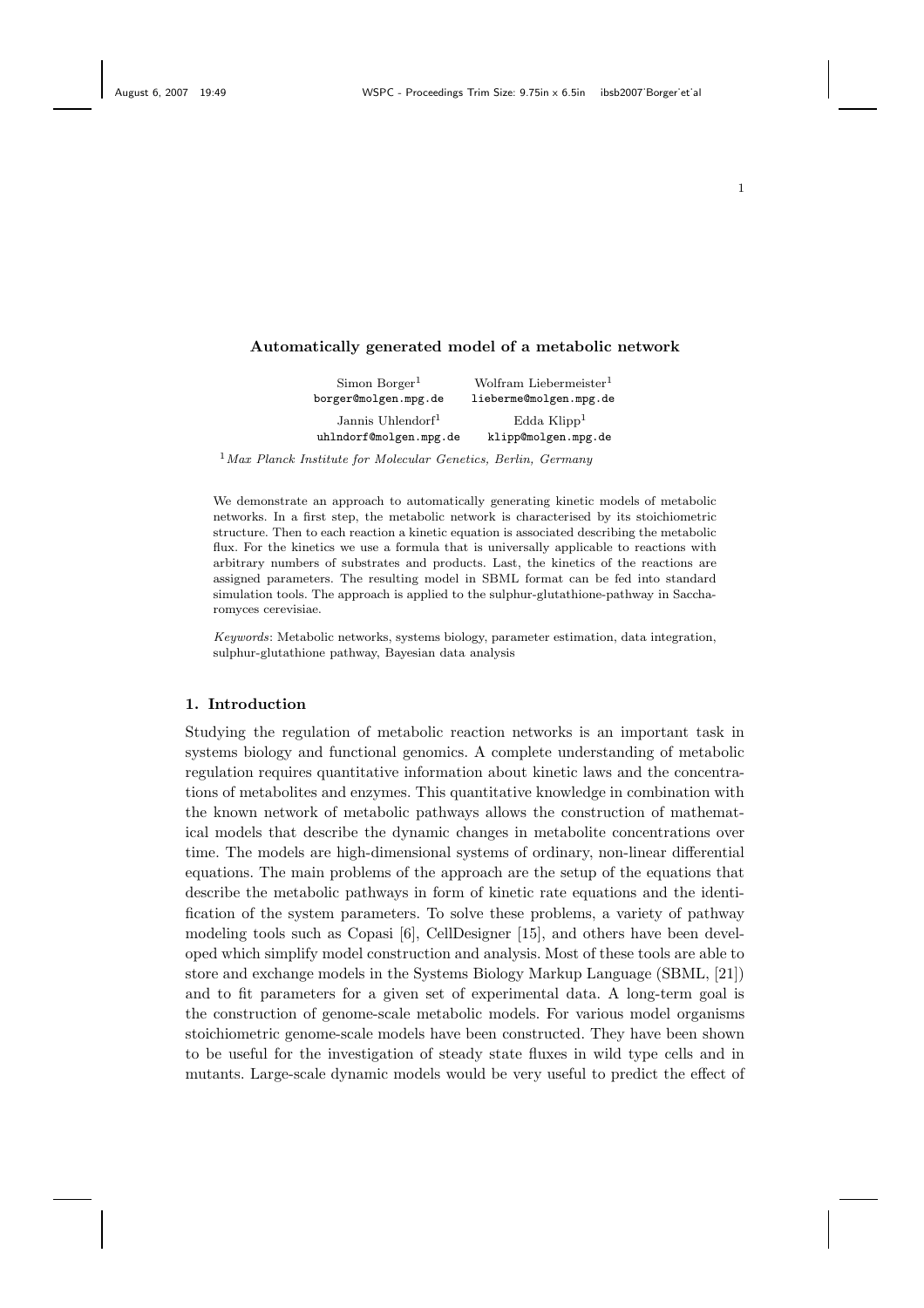transient perturbations, for instance by gene regulation, or to apply powerful analysis tools such as metabolic control analysis (MCA), but is still hampered by a lack of systematically retrieved data. Facing the need of a more systematic construction and parameterisation of metabolic models, we present an approach to (i) automatically construct an SBML model from a list of reactions, (ii) automatically associate kinetic expressions to all reactions and (iii) automatically assign the parameter values based on available information and on statistically based estimates for missing information.

### 2. Methods

We have set up a workflow to automatically generate models of metabolic networks from a given set of reactions; it consists of the following steps:

- (i) set up a structural model
- (ii) assign a kinetic law to each reaction
- (iii) collect kinetic and thermodynamic data
- (iv) determine a feasible set of parameters
- (v) construct the kinetic model in SBML format

The parameter estimation is based on Bayes statistics; the result is a posterior distribution of parameter sets that reflects the most probable values and their remaining uncertainties. This result can serve as a prior in further modelling steps. We shall now describe the single steps of the workflow; a more detailed description of it is given in [4].

## Structural model

We base our models on knowledge contained in the Kyoto Encyclopedia of Genes and Genomes (KEGG) [16]. KEGG is a set of databases that constitute a computer representation of biological knowledge at different levels, i.e. pathways, reactions, enzymes, compounds and genes. These levels are interconnected.

Our metabolic networks are built from chemical reactions stored in KEGG. We start with a set of reactions; in practice we map the reactions to their identifiers in KEGG. With these reaction identifiers we retrieve information on the relevant compounds (in the form of KEGG compound indentifiers) and enzymes (EC numbers). Each reaction in the model has a reaction identifier, an enzyme identifier and a metabolite identifier associated with it. In the resulting SBML file, each element is described by a MIRIAM-compliant annotation [8, 18], which points to the respective KEGG identifer.

# Kinetic laws

In a next step each reaction is assigned a kinetic expression. We use the convenience kinetics, a rate law that assumes a random-order enzyme mechanism and is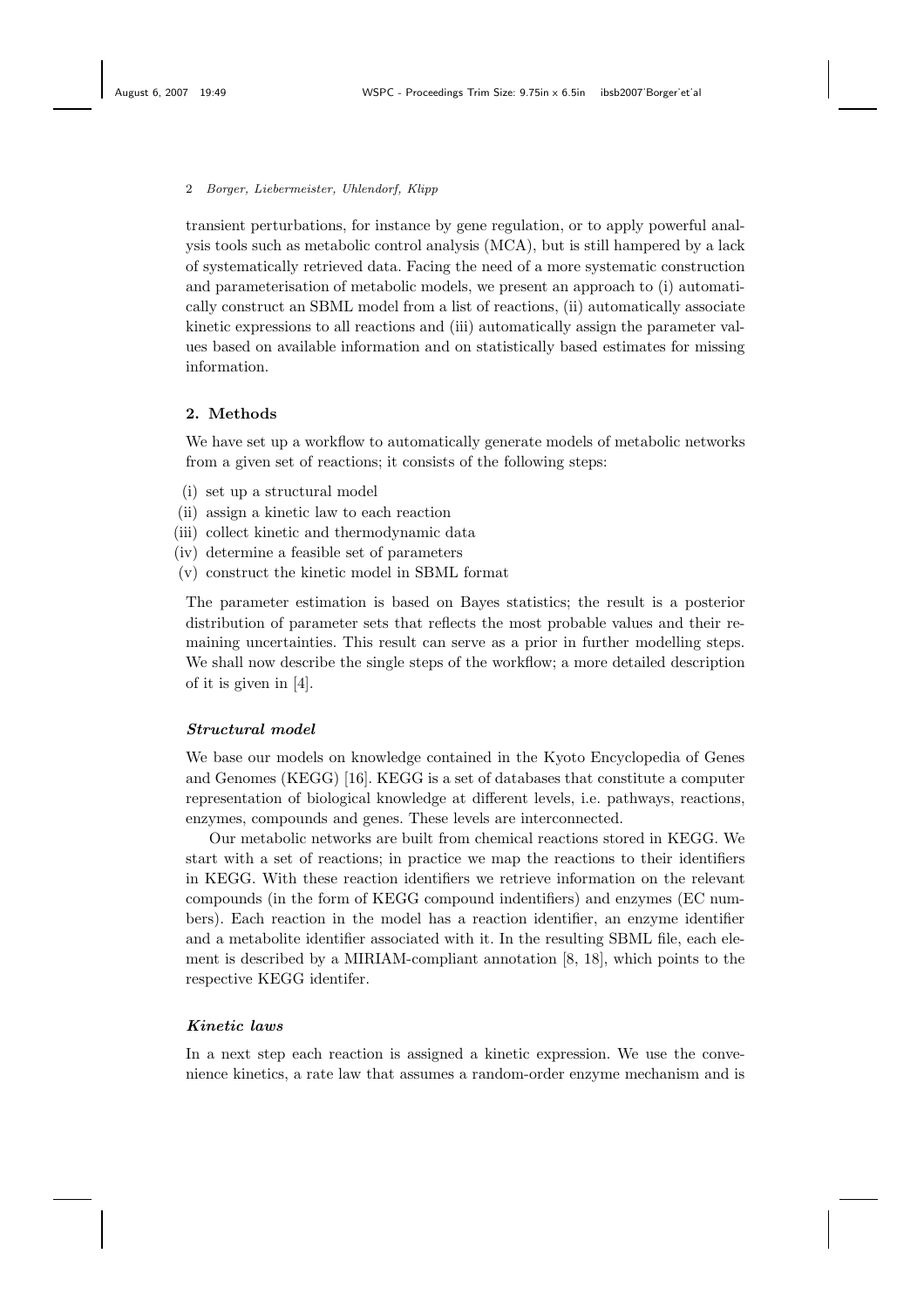applicable to reactions with any number of substrates and products [9]:

$$
v = E \cdot \left( \prod_{a} \frac{\bar{c}_a}{\bar{c}_a + k_a^A} \right) \cdot \left( \prod_i \frac{k_i^I}{\bar{c}_i + k_i^I} \right) \cdot \frac{k_+^{cat} \prod_s \bar{c}_s^{n_s} - k_-^{cat} \prod_p \bar{c}_p^{n_p}}{\prod_s \left( \sum\limits_{m=0}^{n_s} \bar{c}_s^m \right) + \prod_p \left( \sum\limits_{m=0}^{n_p} \bar{c}_p^m \right) - 1} \quad . \tag{1}
$$

The index variables  $a, i, s$  and  $p$  run over the sets of activators, inhibitors, substrates and products of the reaction, respectively. The concentration of the enzyme catalysing the reaction is denoted by E. The variables  $k_{+}^{cat}$  and  $k_{-}^{cat}$  stand for the turnover rates of the enzyme in the forward (+) and the backward (−) direction,  $\bar{c}_s = c_s / k_s^M$  and  $\bar{c}_p = c_p / k_p^M$  are the ratios of the substrate and product concentrations with their  $k^M$  values,  $K_i^I$  denotes the inhibition constant of inhibitor i and  $K_a^A$  the activation constant of activator a. Finally,  $n_s$  and  $n_p$  are the stoichiometric coefficients of substrate  $s$  and product  $p$ , respectively.

This formula is directly applicable once the stoichiometric structure of the model - i.e., the substrates and products of all reactions - and the regulatory structure i.e. activators and inhibitors of an enzyme - are known.

The parameters that enter this kinetic expression are a  $k^M$  value for each reactant, a  $k^A$  value for each activator of the enzyme, a  $k^I$  value for each inhibitor and two turnover rates  $k_{\pm}^{cat}$  for the enzyme. The total number of kinetic parameters entering the formula is  $N_s + N_p + N_i + N_a + 2$  as indicated in Table 1. In order to ensure thermodynamic consistency of the parameter set, we actually regard the turnover rates  $k_{\pm}^{cat}$  as dependent quantities and express them by two different kinds of parameters, one  $k^V$  value for each reaction and one  $k^G$  value for each metabolite [9].

Table 1. Types of kinetic parameters and their numbers entering the kinetic formula Eq.(1).

| Parameter type                       | number required                    |
|--------------------------------------|------------------------------------|
| $k^M$<br>$k^{I}$<br>$k^A$<br>$k$ cat | $N_s + N_p$<br>$N_i$<br>$N_a$<br>2 |
|                                      |                                    |

*Note:*  $N_s$ : number of substrates,  $N_p$ : number of products,  $N_i$ : number of inhibitors,  $N_a$ : number of activators of a reaction.

### Data collection

We use two types of data available. First, we search literature and databases for thermodynamic, kinetic, metabolomic and proteomic data. The thermodynamic data include Gibbs free energies of formation [2, 5, 11], and equilibrium constants [19].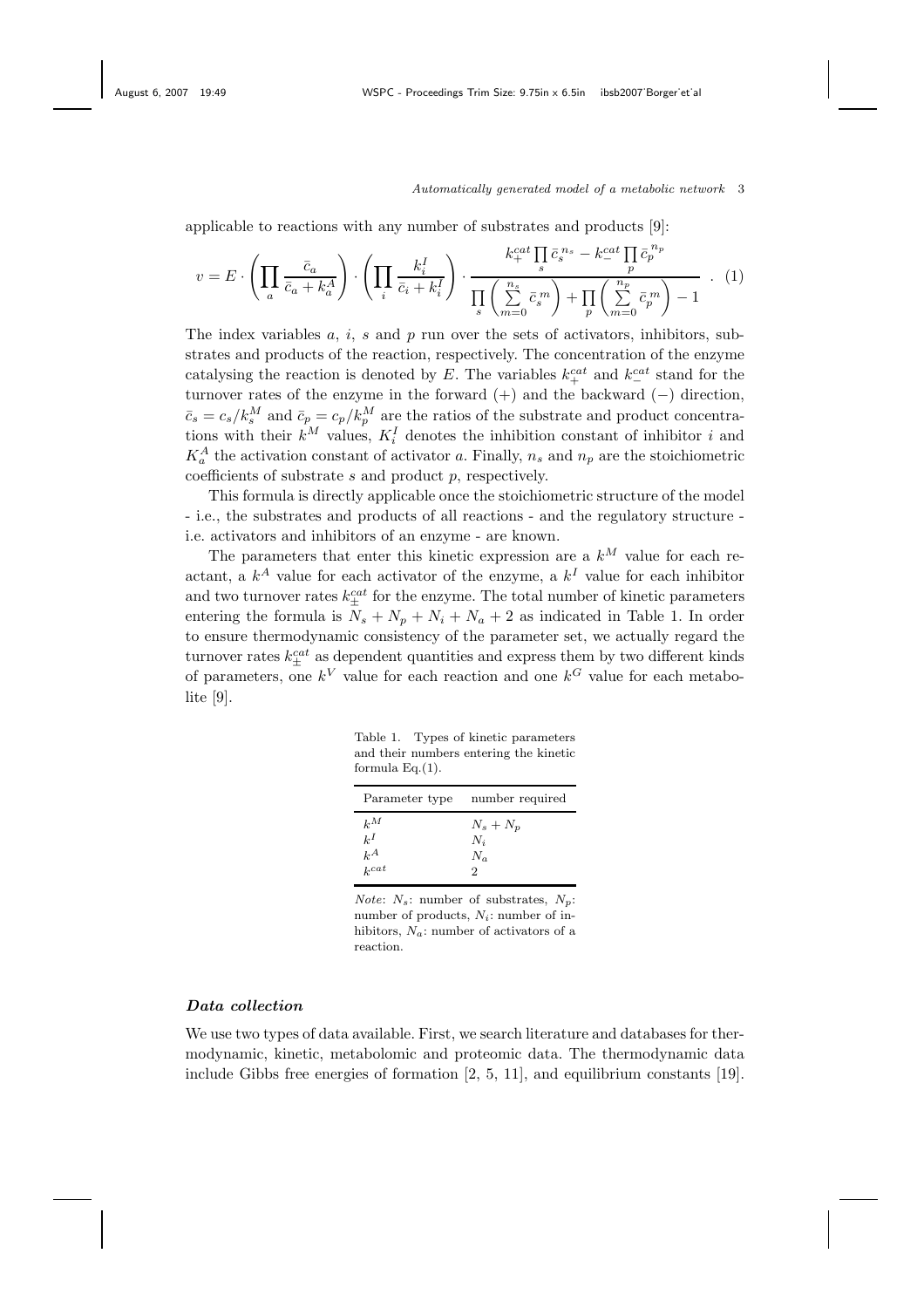The kinetic data comprise  $k^M$  values [14, 17],  $k^I$  values [14, 17], *ic*50 values [17] and turnover rates  $k^{cat}$  [14, 17]. Metabolomic data sources are metabolite concentrations [1]. Protein concentrations come from [23].



Fig. 1. An automatically generated metabolic network set up starting with the KEGG reaction identifiers R00529, R00509, R02021, R00858, R01287, R00192, R00380, R00177, R00946, R01290, R01001, R03217, R00894, R00497, R00494, R00899.

Furthermore, we use predicted  $k^M$  values based on a statistical linear model [3].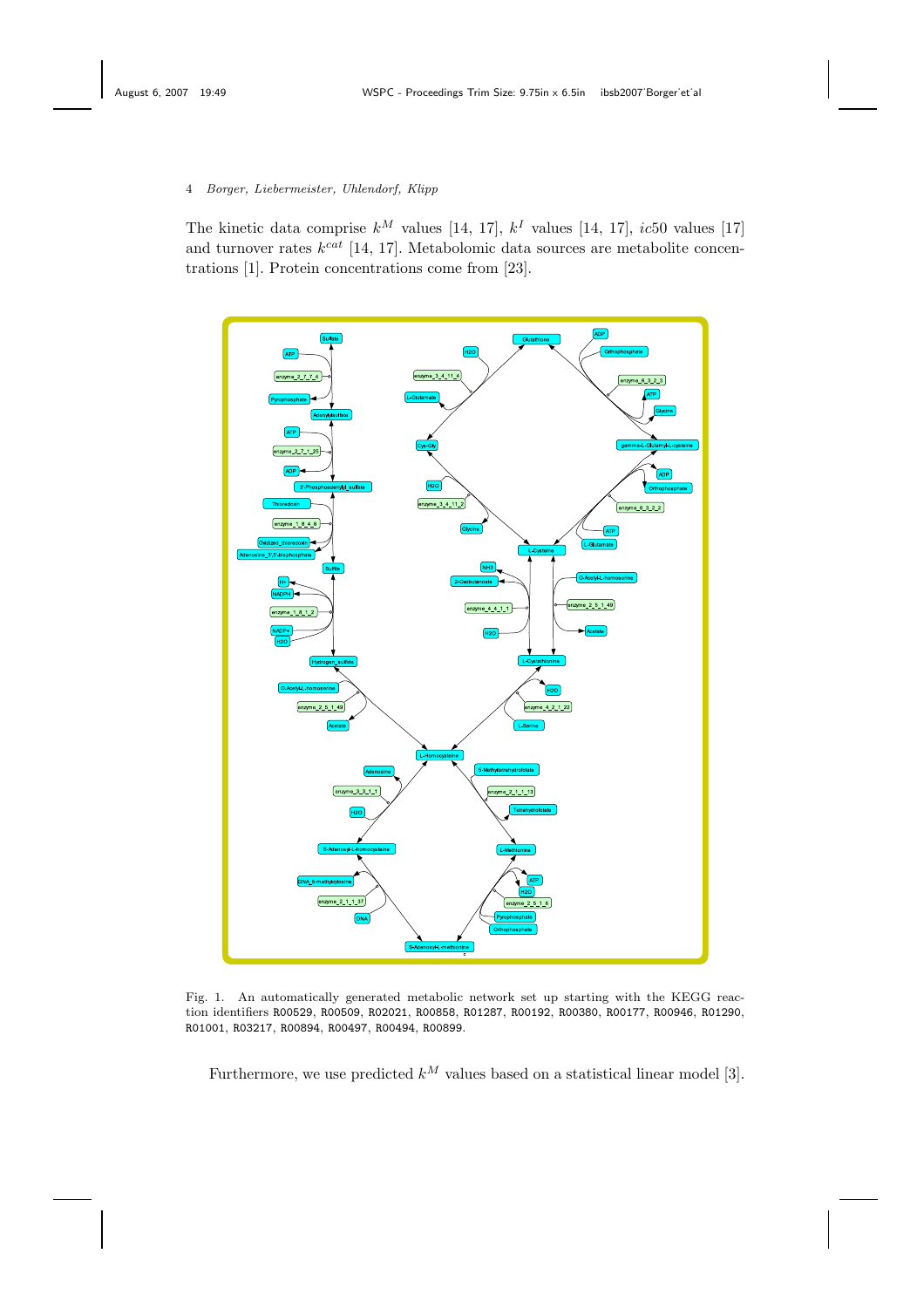The idea behind is that there are different statistical factors that explain the logarithm of a  $k^M$  value,  $\ln(k^M)$ . The first of the three factors is the substrate contribution  $\mu$  determined by the substrate's chemical properties. Secondly, there is the substrate-enzyme contribution  $\alpha$  reflecting evolutionary conservation across organisms. Finally, there is the substrate-organism contribution  $\beta$  stemming from the adjustment of  $k^M$  values to typical concentrations of the respective metabolite in a certain organism. The sum will be the value of the logarithm of the  $k^M$  value:  $\ln(k^M) = \mu + \alpha + \beta.$ 

We map all the collected experimental data to one of the entities reaction, enzyme and compound from KEGG, or to a combination of them, according to the type of data. The entities are represented by their respective KEGG identifiers. With the KEGG identifiers the data are written into a database. By searching the database for the KEGG identifiers present in the model, data can be retrieved for the kinetic expression Eq.(1) of each reaction.

The data for the model are searched in the following way: first we look for data that are identified by a reaction identifier like equilibrium constants  $k^{eq}$  or Michaelis Menten constants  $k^M$ . If for a certain reaction no such data are found by the reaction identifier, we search by the enzyme identifier that is associated with the reaction. An equilibrium constant is already completely determined by a reaction identifier, for a  $k^M$  value the metabolite identifier also has to be extracted. In the next step, data that require either only a metabolite identfier, like concentrations and Gibbs free energies of formation, are searched by the the respective identifier.

| quantity                                                                      | no. of data                     | 5\% quantile                             | median                        | 95\% quantile              |
|-------------------------------------------------------------------------------|---------------------------------|------------------------------------------|-------------------------------|----------------------------|
| thermodynamic<br>equilibrium constant<br>Gibbs energy of formation $(kJ/mol)$ | 2088<br>9804                    | 0.000001<br>$-1522.6$                    | 0.119<br>$-331.0$             | 162.0<br>324.3             |
| kinetic<br>$k^M$ (mM)<br>$k^I$ (mM)<br>ic50~(mM)<br>$k^{cat}$<br>(mM)         | 90240<br>21092<br>8324<br>22587 | 0.00098<br>0.000003<br>0.000002<br>0.008 | 0.14<br>0.016<br>0.002<br>6.0 | 20<br>14.0<br>0.67<br>1100 |
| metabolomic<br>metabolite concentration (mM)                                  | 225                             | 0.0018                                   | 0.122                         | 4.9                        |
| proteomic<br>protein abundance (molecules/cell)                               | 10141                           | 279                                      | 2939                          | 33502                      |

Table 2. Prior distributions.

Note: The parameter types used for data collection for the model. Shown are the number of available data and properties of their distributions.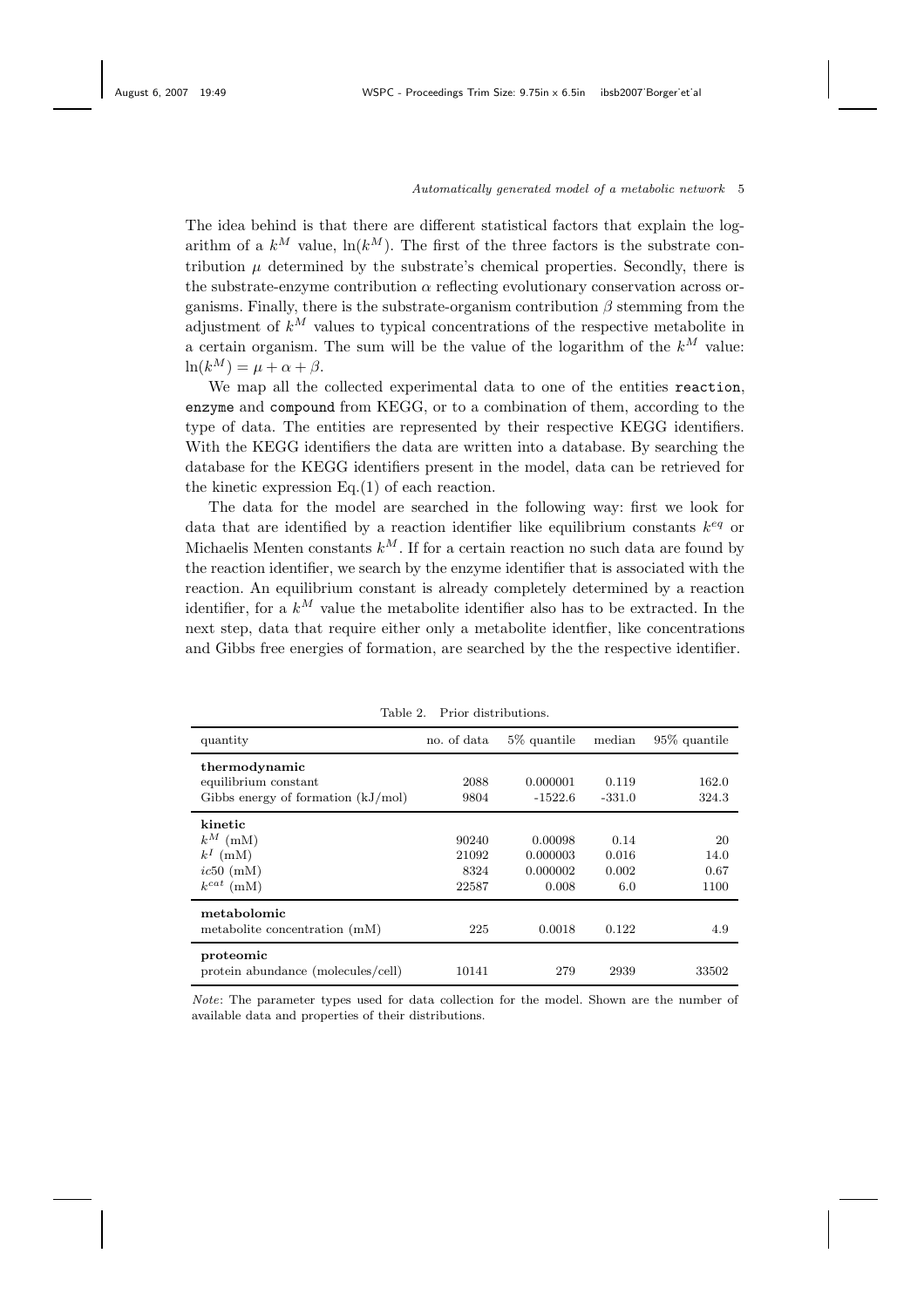### Distribution of feasible parameter sets

The collected experimental data cannot be directly written into the kinetics of the reactions of the metabolic network. The reasons are: (i) experimental data are noisy because of measurement errors. Sources of noise are biological variability, measurement errors, measurement in vitro or in other species; (ii) we may find different contradicting values for the same parameter; (iii) due to thermodynamical constraints [9] (iv) many parameters will not be available and therefore remain undetermined.



Fig. 2. Prior distributions of logarithms of different data types used in the Bayesian parameter estimation approach.

We thus regard the information gained for the parameters as uncertain data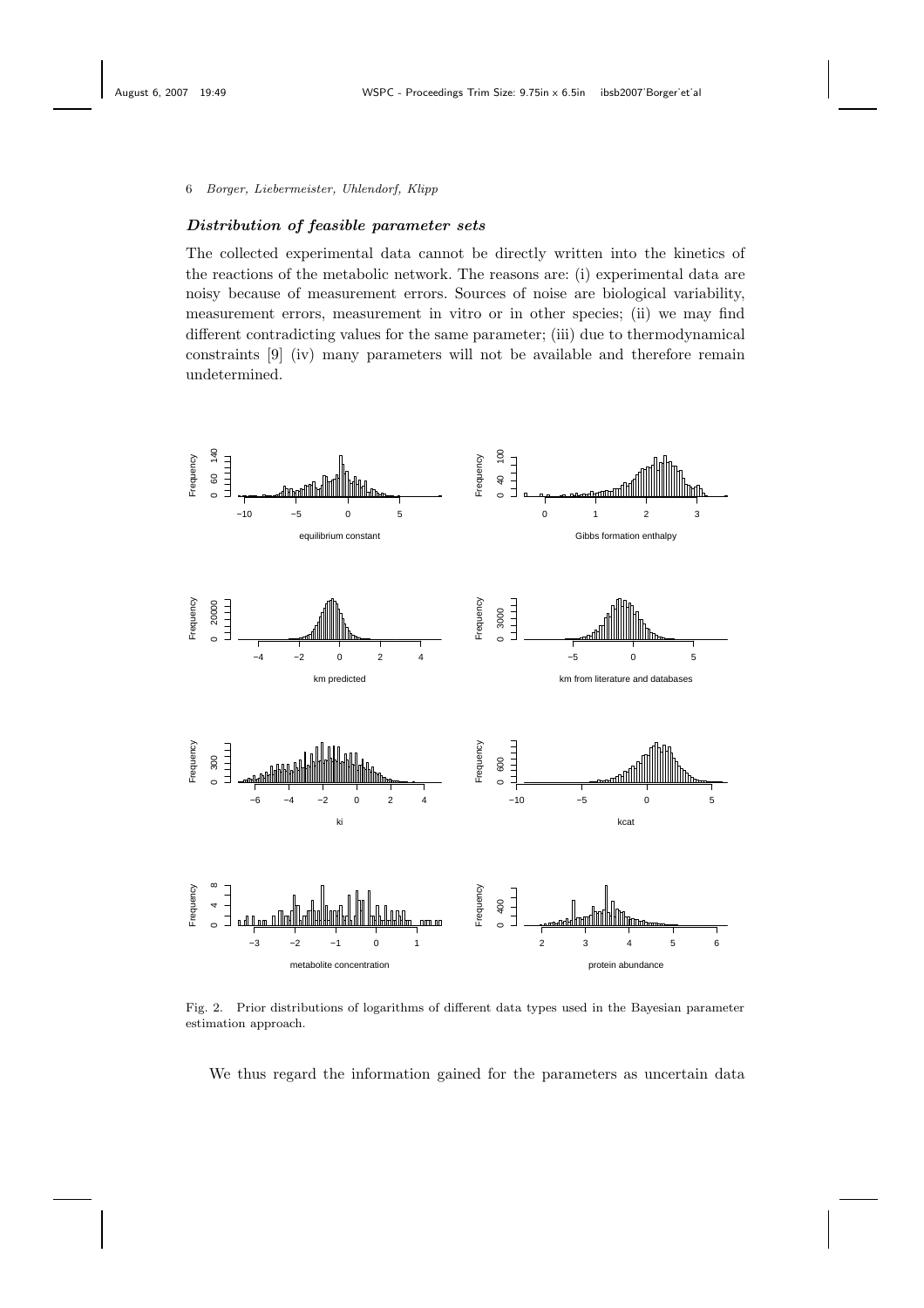and take a Bayesian approach to find a complete set of parameters that is thermodynamically consistent [10]. From a statistics over all collected data of certain parameter types, we derive prior distributions for these parameter types as indicated in Table 2. The distributions of the logarithmic parameters are also shown in Fig. 2. For instance, a log-normal distribution fitted to  $k^M$  values in the database Brenda [14] is used as a prior for each  $k^M$  value in a model. The parameter values we retrieve for our specific model are used as data that have to be explained by the parameter set of the model; this determines a likelihood function. The prior and the likelihood function combined yield a posterior distribution of the model parameters given the found data points for the model [10].

By random sampling from the posterior distribution we can find distributions of the behaviour of the model.

## Kinetic model

Once the entities of the metabolic network, i.e. reactions, metabolites and enzymes, are assigned their parameters, the result is written to an output file in SBML format. The annotations in the SMBL file accord with the MIRIAM standard [8, 18].

| quantity                  | no. of data | thereof for Sacc. Cerey. | no, of data retrieved for model       |
|---------------------------|-------------|--------------------------|---------------------------------------|
| thermodynamic             |             |                          |                                       |
| equilibrium constant      | 2088        | 2088                     | for 2 of 16 reactions                 |
| Gibbs energy of formation | 9696        | 9696                     | for 22 of 36 metabolites              |
| kinetic                   |             |                          |                                       |
| $k^M$                     | 90240       | 2475                     | for 34 of 36 substrate-reaction-pairs |
| $k^I$                     | 21092       | 158                      | $\overline{2}$                        |
| $k_{\pm}^{cat}$           | 22587       | 144                      | 3 of 74 metabolite-enzyme-pairs       |
| metabolomic               |             |                          |                                       |
| metabolite concentration  | 225         | 30                       | for 7 of 36 metabolites               |
| proteomic                 |             |                          |                                       |
| protein abundance         | 10141       | 10141                    | for $13$ of $15$ enzymes              |

Table 3. Statistics of data retrieved for model.

Note: The number of data of different parameter types in the database, how many of them apply to Saccharomyces cerevisiae and how many have been extracted for the model (not only kinetic parameters).

### 3. Results

As a test case, we applied the described automatic model generation to the sulphur assimilation and the glutathione biosynthesis pathways in the yeast Saccharomyces cerevisiae. These pathways play an important role in the buffering of arsenic in order to avoid toxic effects: the cell increases the uptake of sulphur, leading to a raised glutathione level. Glutathione, having a high reduction potential, forms a complex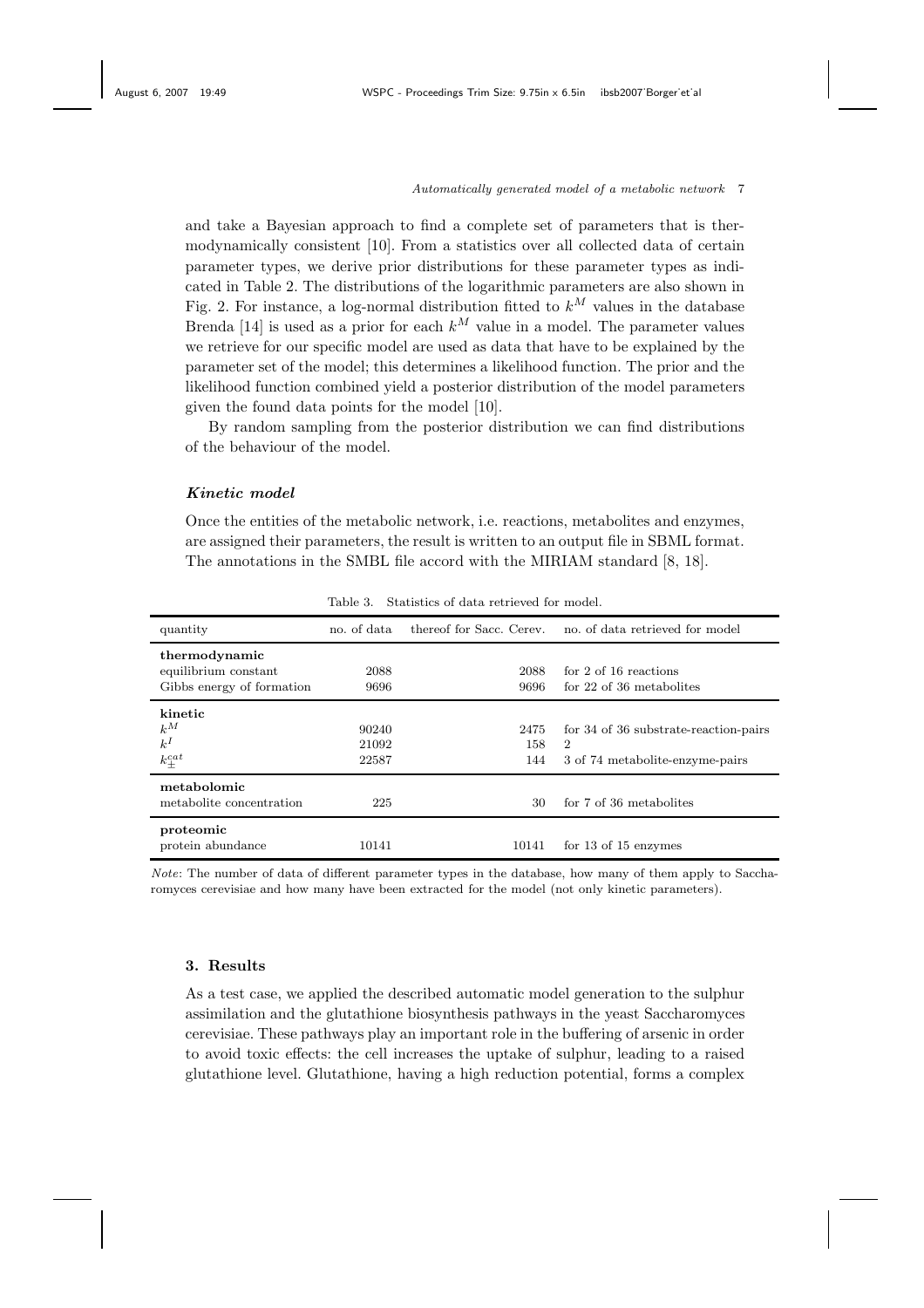with arsenic and the complex then is disposed in the vacuoles. The expression of the enzymes involved in these pathways is enhanced upon exposure to arsenic [12].

From a manually sketched metabolic network of the sulphur assimilation and the glutathione biosynthesis pathways, an enhanced version of the model in [12], we looked up the KEGG reaction identifiers. With these identifiers, information about the reactants and enzymes is fetched from the KEGG database. The result is the metabolic network shown in Fig. 1.

In the data retrieval step we could find 131 entries; some of them refer to the same parameter of the model and are averaged. After averaging and balancing we are left with 49 parameters.

The prior distributions of the logarithms of the parameters are shown in Fig. 2. In some cases they can be well described by a normal distributions (i.e. the parameter itself is log-normal distributed). Especially where the number of collected data (see. Table 2) are large the normal distribution is a good description of the respective actual distribution. This is especially the case for the  $k^M$ ,  $k^{cat}$ ,  $k^i$  values and the Gibbs formation enthalpies.



Fig. 3. Michaelis-Menten constants in the sulphur-glutathione model. Left:  $k^M$  values retrieved from the database Brenda [14]. Some of the values are missing (grey diamonds with black border). Right: balanced, complete set of  $k^M$  values for the model.

After averaging we are left with 49 experimental values useful for assigning values to the kinetic parameters of the model (s. Table 3). The kinetic parameters of the model are determined by 127 independent kinetic and thermodynamic values. Those values that cannot be extracted from the database are mainly determined by the mean values of their prior distributions (seeTable 2) and then undergo the thermodynamical adjustment and Bayesian procedure. In Fig. 3 we show as an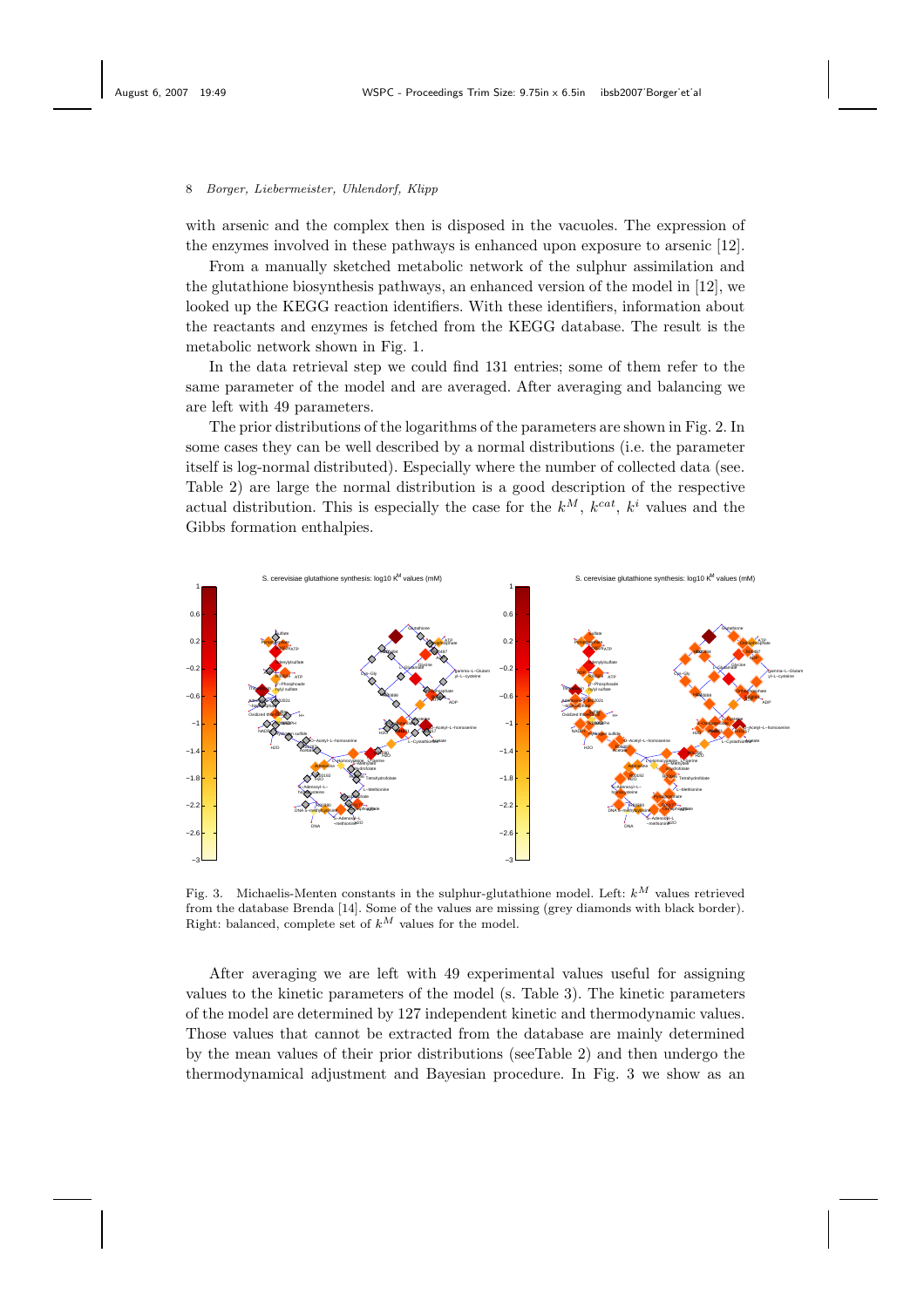example the  $k^M$  values of the model. To the left we display the number of extracted  $k^M$  values from the database (missing data are indicated by black borders of the diamonds) and their numerical values. To the right we show the model parameters after the adjustment to thermodynamical constraints and the replacement of missing values in the course of the Bayesian procedure. High numerical values tend to stay high, missing ones are replaced by "average" numerical values.

When simulated with initial concentration values of the metabolites in the range of 0.1 to 10 mM, and holding the concentrations of the cofactors constant, the model yields concentrations in the range of  $1\mu$ M to 1mM. The fluxes obtain values in the range of  $1 \text{nM/s}$  to  $1 \mu \text{M/s}$ .

### 4. Discussion

We have presented a workflow to automatically generate metabolic models. We begin with a set of reactions, set up the structure of the model, search data that determine the kinetic parameters of the model as well as concentrations of enzymes and metabolites. These data cannot simply be written into the kinetic expression of Eq.(1), but have to be averaged and adjusted to thermodynamic constraints  $[9]$ . The data are taken as hints that determine distributions of the model parameters: In a Bayesian approach we draw values from a posterior distribution of the model parameters given the values extracted from the database [10]. In further analyses we can thus assess the distribution of models and their dynamic behaviours.

We have applied this approach to a medium-scale model, the sulphur assimilation and glutathione biosynthesis pathways. We fed an enhanced version of the model in [12] into the workflow. The outcome is a parametrised model in the SBML format with annotations according to the MIRIAM standard. The model can be fed into simulation tools for further analysis of its dynamical properties, for instance for comparison with metabolite time courses.

The parameter balancing, i.e. the adjusting to thermodynamical constraints and combining prior and likelihood, results in a joint posterior distribution of all parameters; in particular, it ensures that we obtain a mean value for each parameter, even if no data about this parameter are available. The posterior distribution of an "unknown" parameter will reflect two sources of knowledge: (i) its prior (e.g., the posterior of an unknown  $k<sup>I</sup>$  value is just its prior, that is, the distribution of all known  $k<sup>I</sup>$  values); (ii) its relationships with other, possibly known, parameters (e.g., as  $v^{max} = E k^{cat}$ , experimental data of E and  $v^{max}$  will affect the posterior of  $k^{cat}$ ).

The posterior parameter distribution can be used as a prior for subsequent modelling in which new data, e.g., metabolic timecourses, are incorporated (see [10]). Hence, our approach takes the form of an iterative learning tool.

The fact that we could not find data for all the parameters of the model is partly due to the simple lack of available data. Another reason is incomplete mapping of reaction names and metabolite names to the appropriate KEGG entities. Further-